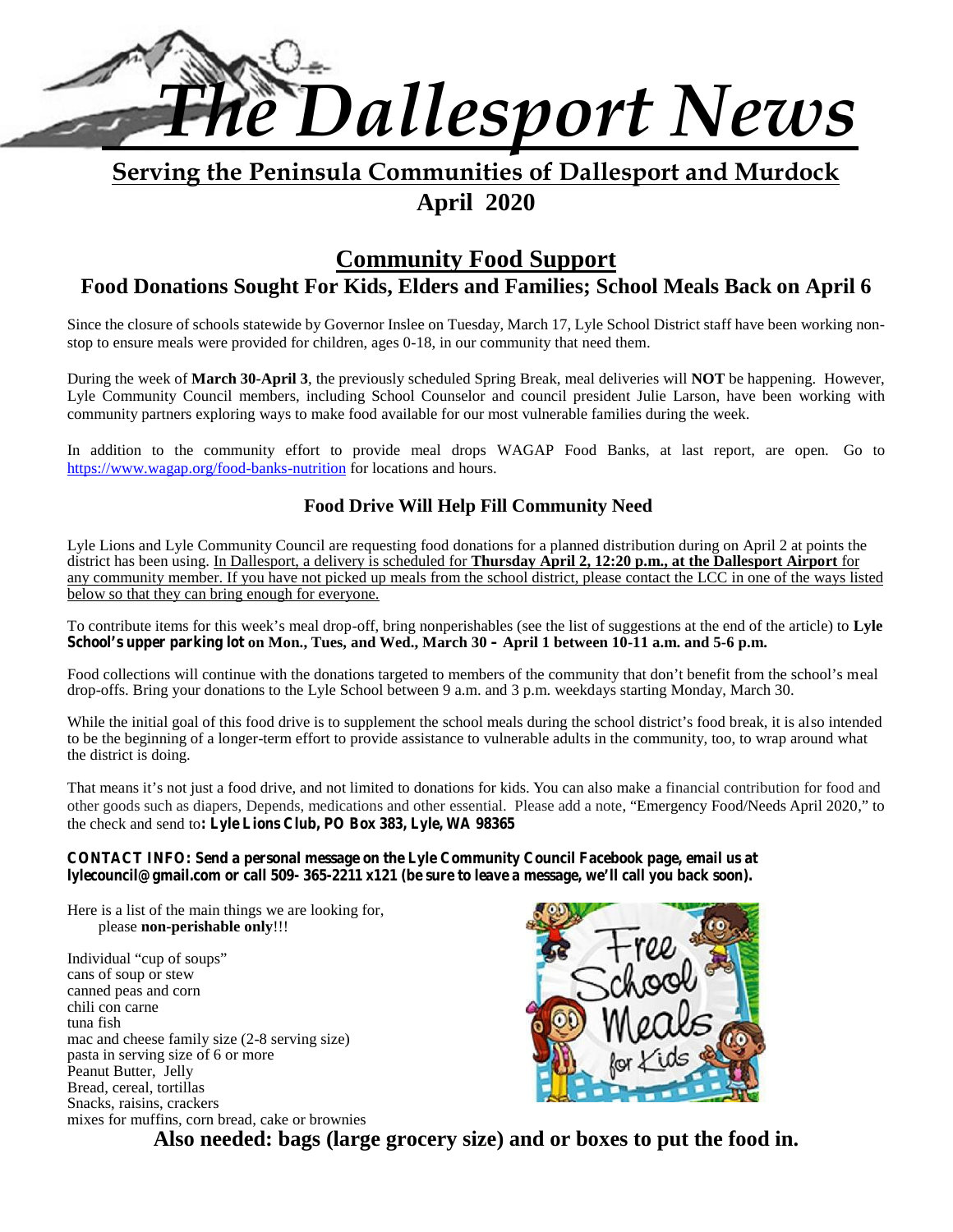#### **Book Review By Judy Bane Bill Oreilly's "Legends and Lies: The Real West"**

The must-have companion to Bill O'Reilly's historic series Legends and Lies: The Real West, a fascinating, eye opening look at the truth behind the opening look at the truth bening the term of the **Ancestry Library now available from home**<br>Western legends we all think we know<br>How did Davy Crockett save President **1996 - Get a library card online for instant access** How did Davy Crockett save President Jackson's life only to end up dying at the Alamo? Was the Lone Ranger based on a Alamo: was the Lone Ranger based on a<br>
real lawman-and was he an African<br>
American? What amazing detective work **-- No fines, fees, overdue notices, or charges** American? What amazing detective work led to the capture of Black Bart, the "gentleman bandit" and one of the west's most famous stagecoach robbers? Did<br>Butch Cassidy and the Sundance Kid **1996 -- Staff is responding to Ask a Librarian service** Butch Cassidy and the Sundance Kid really die in a hail of bullets in South America? Generations of Americans have grown up on TV shows, movies and books about these western icons. But what really happened in the Wild West? others that will astonish you, are here- some heroic, some brutal and bloody, all riveting. Included are the ten legends featured in Bill O'Reilly's Legends and Lies docuseries -from Kit Carson to Jesse James, Wild Bill Hickok to Doc Holliday- - accompanied by two bonus chapters on Daniel Boone and Buffalo Bill and Annie Oakley.

Frontier America was a place where instinct mattered more than education, and courage was necessary for survival. It was a place where luck made a difference and legends were made. Heavily illustrated with spectacular artwork that further.

#### **Stay Home, Stay Healthy!**

The Klickitat County Emergency Operations Center in Unified Command with the Klickitat County Public Health Department are pleading with the community to Stay Home, Stay Healthy! As a reminder, On March 23, WA Governor Jay Inslee issued Proclamation 20-25 "Stay Home – Stay Healthy". This proclamation places the following restrictions on participation by all people in Washington State by prohibiting each  $\frac{w_{11}}{fans}$ of the following activities by all people and businesses throughout Washington State, which prohibitions shall remain in effect until midnight on April 6, 2020, unless extended beyond that date:

All people in Washington State shall immediately cease leaving their home or place of residence except: (1) to conduct or participate in essential activities, and/or (2) for employment in essential business services. This prohibition shall remain in effect until midnight on April 6, 2020, unless extended beyond that date.

#### **Updates on the FVRLibraries Closure:**

- -- We've added more eBooks to choose from
- -- Now 10 checkouts allowed on OverDrive
- -- Items allowed on Kanopy & Hoopla now 20
- -- Kanopy Kids has unlimited viewing
- 
- 
- 
- 
- -- Please keep the items you have checked out
- 
- -- Wi-Fi is on at our library buildings
- -- Sign up for newsletter/email updates at fvrl.org/newsroom
- What really happened in the Wild West!<br>All the stories you think you know, and  $\overline{\phantom{a}}$  -- Stay healthy & we hope to see you soon

Effective midnight on March 25, 2020, all non-essential businesses in Washington State shall cease operations except for performing basic minimum operations. All essential businesses are encouraged to remain open and maintain operations, but must establish and implement social distancing and sanitation measures w established by the United States 72 Department of Labor or the Washington State Department of Health Guidelines. **This prohibition shall remain in effect until midnight on April 8, 2020, unless extended beyond that date.**

#### **Lyle Lions Club**

Until further notice Monday night Lions Club meetings and First Saturday Pancake Breakfasts are **cancelled** as are the Tues. Senior Lunches at the Lyle Lions Community Center.

The Easter Bunny regrets he will not be here this year at the Lyle Activity Center as he is practicing social distancing. He will miss all his little<br>fans and looks looks forward to seeing them next year.

(I also have info on Senior meals/home delivered for Klickitat Co and contact info for any kids in need of food in the Lyle School District)

Thank you all, Annie Maguire 509-365-0086

**Klindt's Bookstore** 541-296-3355 315 E. 2nd Street, The Dalles Hours: Mon. – Sat.8:00 am– 6:00 pm Sundays 11:00 am - 4:00 pm

**The Dalles/Wasco County Public Library** 541-296-2815 wascocountylibrary.com

722 Court Street, The Dalles **HOURS:**

Monday-Thursday 10 a.m. to 8:30 p.m. Friday-Saturday: 10 a.m. to 6 p.m. Closed Sunday

*\*FREE wireless Internet access* inside the library and on library grounds. **White Salmon Valley Community Library** 509-493-1132 - Town & Country Sq. White Salmon Open Tuesdays 10:00 am - 8:00 pm Wed.-Sat. 10:00 am - 6:00 pm

*\*FREE wireless Internet access* **Goldendale Community Library** (509) 773-4487

131 West Burgen Street Goldendale, Open M Tu Th F Sat 10am-6:00pm and 10 to 8 on Wednesdays

#### **Bookmobile**

Fort Vancouver Regional Library 1-888-546-2707

The Library Bookmobile **Winter Schedule Wednesdays April 1st. 15th. & 29th .**

\*Lyle Merc. 9:30-10:15 \*Book return available at this location Lyle Community School 10:30-12:30 Dallesport Church of Christ…1:45–3:00 A map of all FVRLibraries' bookmobile stops as well as printable schedules can be found at

http://www.fvrl.org/bookmobiles **\*\*\*Postponed until further notice\*\*\***

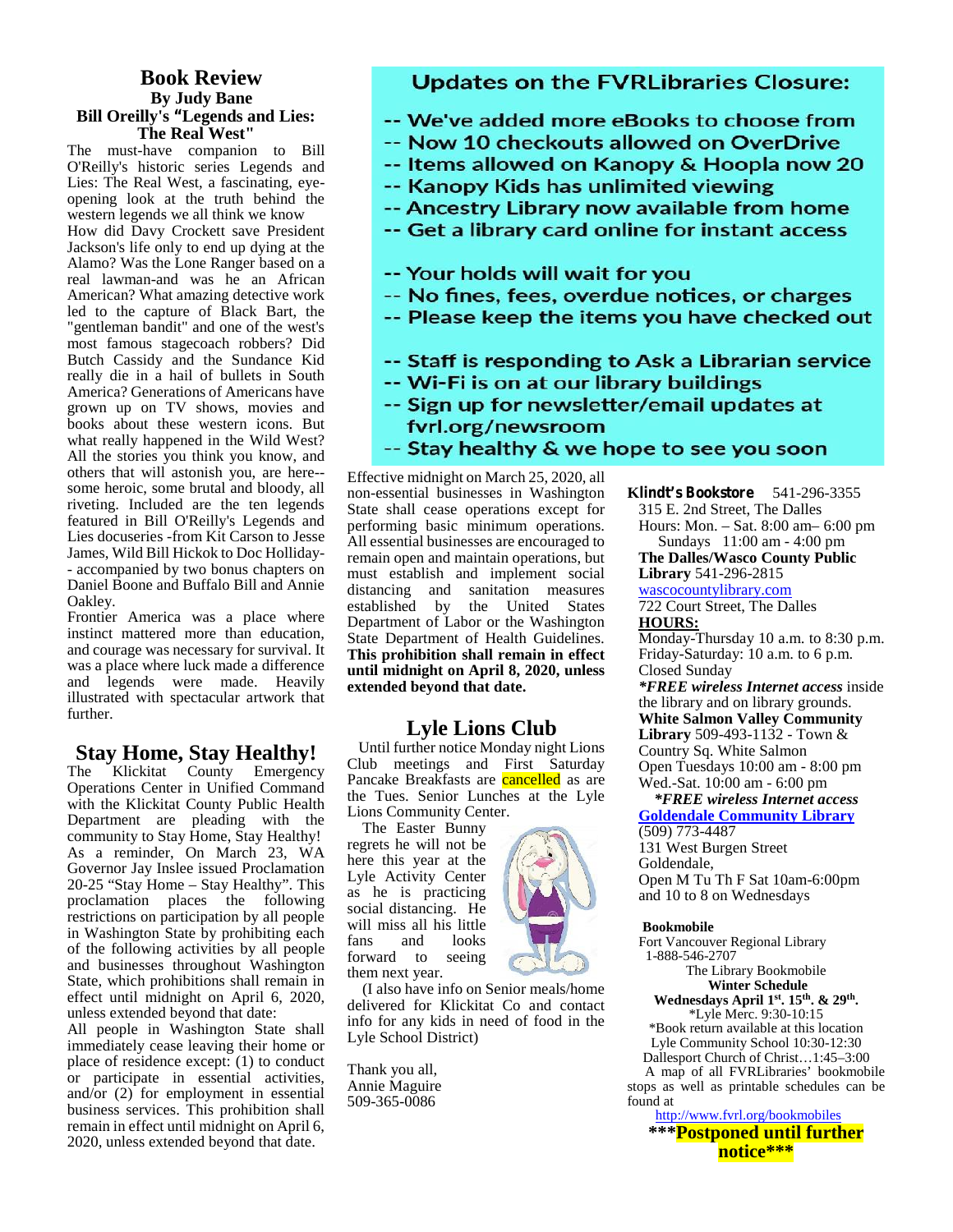#### **Community Council Corner**

#### By Angie Jenkins

The last meeting of the Dallesport- Murdock Community Council was held Thursday March 12, 2020 at the Dallesport Community Center at 7pm.

Our guest speaker was Skyline Health CEO Robb Kimmes. He discussed current changes and information<br>regarding the hospital. This is a regarding the hospital. community hospital that has about 150 employees and offers a large number of<br>different services. They provide in They provide in hospital care, transitional and emergency care. A medical clinic was also opened about 2 years ago to provide service to the local community.

Currently a 2500 sq ft expansion of the emergency room is scheduled to be underway in July and it is expected to take about 1 year to complete. About 6 months ago rebranding was done to change the name and logo. It was changed to reflect all of the different services provided by their network.

A current update regarding the coronavirus (COVID-19) was given. This virus can cause health issues ranging from a cold to severe pneumonia. It is spread from person to person through close contact (keep 6 feet distance), mainly droplets when an infected person sneezes or coughs.

Recommended steps for prevention include:

• Remain at home if sick and attempt to avoid contact with sick people,

• Cover sneezes and coughs with a tissue: then discard tissue and wash hands thoroughly,

Wash hands often with soap and water for at least 20 seconds;

• Use hand sanitizer if soap and water are not available, and

• Clean frequently touched surfaces and objects.

If more severe symptoms develop such as shortness of breath, high fever, or changes in consciousness occur seek assistance from nearest emergency room or call 911. They are asking to call ahead if it is possible.

The majority of the meeting consisted of the speaker and a question and answer session.

The next meeting of the Dallesport- Murdock Community Council scheduled for Thursday **April 9, 2020 has been cancelled. Our speaker CEO Jim Smith @ KPUD will speak at a later date.**

**www.dallesport-wa.org**

#### **Ice Cream Sales Coordinator WANTED**

The Dallesport Community Council has donated to a number of worthy causes in our community through the sale of ice cream at several summer events in the area. The people that used to run the ice cream sales are no longer able to do this. We really need someone to step up from the community to house our trailer, power our freezer, store our ice cream, and manage the sales at local venues. Without that person or persons, we will be hard pressed to have any money to give away to good causes every year. Please contact Council Chairman Don McDermott if this sounds like something you would enjoy doing for your community. 509-767-2308 nod@gorge.net

#### **Dallesport Garden Project April 21, 2020**

Meetings will be held the third Tuesday of each month at the Dallesport Community Center on  $6<sup>th</sup>$  Avenue at 7pm. Any questions please contact: Rachel, Chairperson - 541-288-7014 or Angie, Secretary - 509-637-3151. **Cancelled**

#### **Dallesport Water Dist.** P.O. Box 131

Dallesport, WA 98617 If you have any questions regarding your water system, please feel free to contact. Water Manager: Scott Dixon 541-980- 6756, Certified Water Operator: Austin Wilson 541-980-6756, District Clerk:  $\frac{80}{30}$ Chelsea Wooderson 541-980-6514

dwdmanager@gmail.com or

dallesportwater@gmail.com Office hours: 8:00am to 1:00pm Monday thru Thursday. 541-980-6514 Monthly meetings are held on the 2nd Wednesday of every month at 5:00pm at the Dallesport Community Center.

#### **April Meeting is Cancelled**

#### **Klickitat County Department of Emergency Management**

http://www.facebook.com/Klickitat- County-Department-of-Emergency- Management

#### **Klickitat County Health Department -**

**Home** http://www.prod.facebook.com/Klickitat countyhealth

**Skyline Hospital and Medical Center - Home** http://www.facebook.com/skylinehospita lofficial

**Klickitat Valley Health - Home** https://www.facebook.com/Klickitat-Valley-

Health-166672406687410/

**Washington State Department of Health - Home**

http://www.facebook.com/WADeptHealth

#### **Web sites:**

**Department of Emergency Management sign up for Emergency Notifications and KCDEM programs can be found at**

**http://klickitatcounty.org/249/Emergency- Management**

**Klickitat County Public Health klickitatcounty.org/289/Public-Health**

> **Skyline Health (Hospital) myskylinehealth.org/**

#### **Klickitat Valley Health-Making a Healthy Change kvhealth.net**

**WA State Department of Health- Coronavirus**

www.doh.wa.gov/Emergencies/Coronavirus

The Washington State Department of Health has established a call center to address questions from the public. If you have questions about what is happening in Washington, or how the virus is spread, please call 1-800-525-0127. Phone lines are currently staffed from 6 am to 10 pm seven days a week. Please note that this call center can not access COVID-19 testing results. For testing inquiries or results, please contact your health care provider.

#### **CDC Centers for Disease Control and Prevention**

CDC 24/7 Saving Lives, Protecting People

#### **World Health Organization**

#### **Mental Health Crisis Lines**

The mental health crisis lines listed below **are available for all people in Washington** regardless of your income or whether you have insurance or not.

**For immediate help:** call 911 for a lifethreatening emergency.

**For suicide prevention:** Contact the National Suicide Prevention Lifeline at 1-800-273-8255 (TRS: 1-800-799-4889)

**Klickitat County 1-800-626-8137**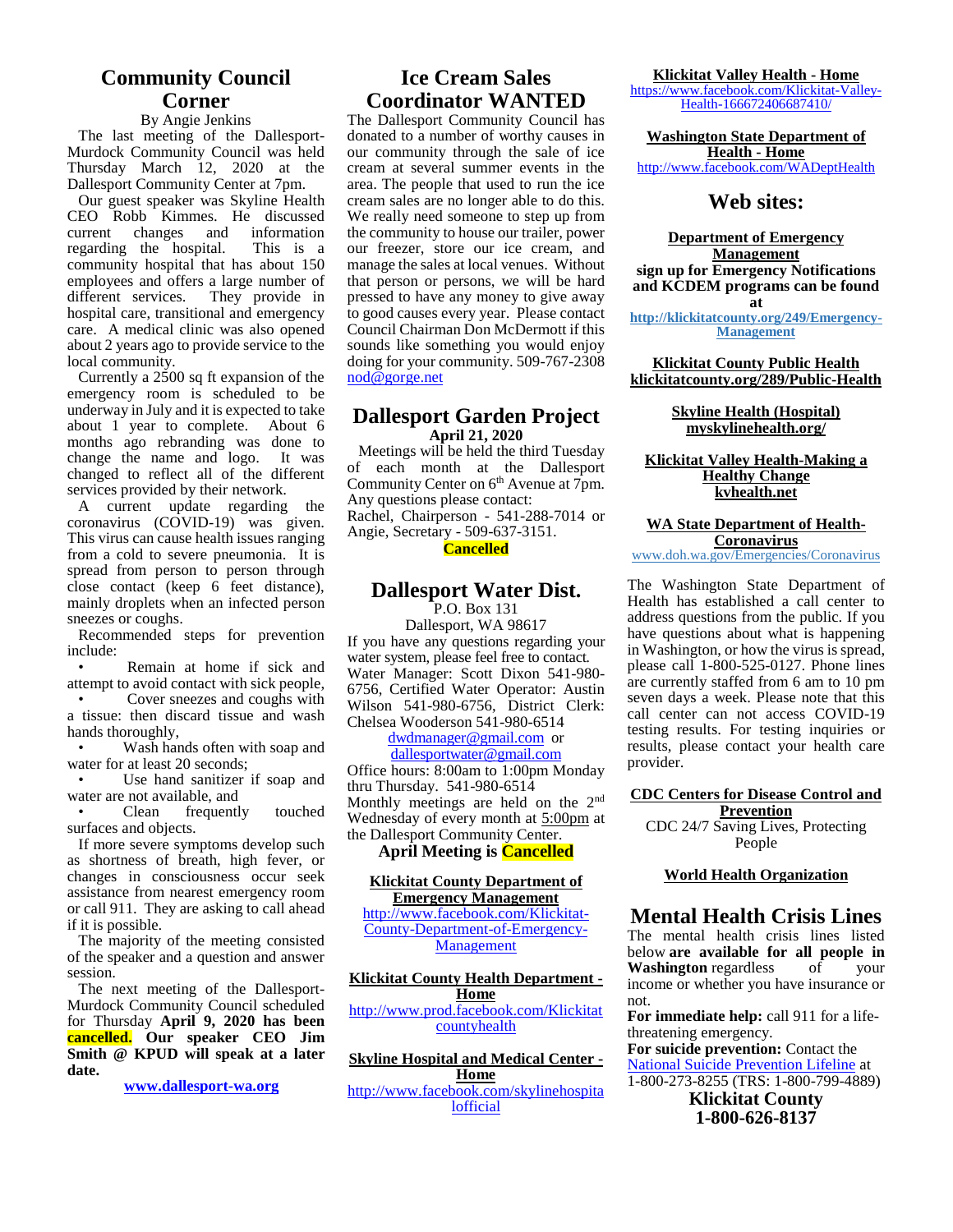#### **Will You Qualify To Receive A Stimulus Check?**

If you made less than \$75,000 in 2019, you will be eligible for the full payment of \$1,200. Couples who filed jointly and made less than \$150,000 will get \$2,400. An individual who filed as "head of household" and earned \$112,500 or less gets \$1,200.

For every child in the household, you will receive an additional \$500.

If you made more than \$75,000, your payment will be reduced by \$5 for every \$100 of income that exceeds the limits. So if you made \$80,000 in 2019, you will receive \$950. The payment decreases to zero for an individual making \$99,000 or more or a couple making \$198,000 or more.

The checks will be sent out "within three weeks" to people for whom the IRS has information. You don't need to sign up or fill out a form to receive a payment if you've been working and paying taxes since 2018.

This will only be a one-time payment.

There's no sign up. The payments will be automatic for people who have filed a tax return or gotten Social Security benefits recently. The IRS asks people not to call with questions.

If you've gotten a tax refund in the last two years by direct deposit, that's where the money will be sent. If not, the IRS can mail a check to your "last known address," and it has 15 days to notify you of the method and amount of the payment. They'll send a phone number and appropriate point of contact so you can tell them if you didn't receive it.

If you've moved recently, it may be a good idea to notify the IRS as soon as possible. The IRS also suggests that if you haven't yet filed a tax return for 2018 or 2019, do it as soon as you can, so that the government has your up-to-date information on file.

The checks will be based on your 2019 return. Look for your "adjusted gross income" (Line 7 on your Form 1040 tax return in 2018, or line 8B on a 2019 return.) If you haven't filed your 2019 taxes yet, it'll be based on your 2018 return.

Even if you didn't file a tax return for 2018 or 2019 or pay taxes in those years, you will be eligible if you received a Form SSA-1099 for the year 2019. That's a form that the Social Security Administration sends each year to people who receive Social Security benefits, including retirement and disability.

Not all of the details have been worked out, but the IRS is expected to set up a system so that disabled veterans don't fall through the cracks.

The stimulus check won't be in the mail for Americans who owe child support

Non U.S. citizens will also qualify as long as you're living and working in the U.S. with a valid Social Security number. That includes green card holders, and it generally includes those on work visas, such as an H-1B and H-2A. But it generally excludes visitors and people who are in the U.S. illegally.

The cash payments will not be taxable, and you do not have to pay the money back.

People in Puerto Rico or other U.S. territories will have a special provision ensuring that they are still eligible.

If you are homeless and as long as you have a Social Security number, you should be eligible to apply for the relief payments under the new system created by the IRS.

Your payment won't be affected if you owe past due taxes to federal or state governments.

If you are behind on child support payments the IRS may reduce the amount you receive if you have past due child support payments that have been reported by states to the Treasury Department.

#### **SCAM-----DON'T DO IT!!!**

These low life blood suckers "Scammers" are on top of their game! People are receiving calls about their stimulus checks that are supposedly coming. These low life's are asking for your personal information. Under no circumstance should you give out personal information! DO NOT give any of your personal information over the phone. These scammers are good, convincing actually. If you receive a phone call regarding your stimulus check, hang up. This is not the manner in which you will be contacted. Be cautious! They will also try to use email "phishing" scams" to get your information and March money.

#### **Self Service Gas in Oregon**

In an effort to ensure fuel remains accessible to Oregonians while they continue practicing safe social distancing, the state fire marshal's office announced Saturday that it is temporarily allowing self-service gas pumping.

"During this unprecedented time of state emergency, we need to ensure that critical supply lines for fuels and other basic services remain uninterrupted," said State Fire Marshal Jim Walker.

The new regulations are in place until April 11.

According to Walker's office, an attendant must be on duty to supervise self-service refueling, but must do so from a distance to practice social distancing.

Gas stations must also take sanitation measures to help prevent the spread of COVID-19. They must also designate an employee at each station to enforce social distancing guidelines.

The state fire marshal said gas stations may only offer self-service without an attendant present if the owner has documented proof that there are no employees available to work or if the owner is subject to a state fire marshal audit and has posted signs with instructions on how to pump fuel.

For the specific guidelines on the self service regulations and for a list of FAQs, visit the Oregon State Fire Marshal's website.

**Those with a handicapped placard or otherwise disabled will be exempt.**

#### **Klickitat PUD**

The Klickitat Public Utility District (KPUD) will stop disconnections due to non-payment, waive late fees, and make commissioners meeting available to the public via telephone or other means during the current coronavirus crisis.

Account information is available 24/7 through SmartHub which can be accessed either through KPUD's website or through the SmartHub app on smart phones and devices. Customers can contact customer service representatives by phone at either (800) 548-8357 or (800) 548-8358. KPUD updates can be found on the KPUD website at klickitat pulled and on klickitatpud.com facebook.com/klickitatpud

#### **Washington Gorge Action Programs**

According to Director Leslie Naramore, WAGAP offices closed its doors on \_\_. The organization also shuttered the Community Youth Center for the time being. WAGAP services are still available for access but the organization is asking people call in to conduct any business.

The **food bank is still open to the public**, but with some new guidelines: "We are asking that clients check in at the door and then wait in their vehicles or outside if they're on foot. They are brought in one at a time to receive assistance, The Bingen and Stevenson branches are open Tuesdays and Thursdays from 9:00-12:00 and then 1:00-3:30. Our Goldendale branch is open the same hours but Mondays only. Anyone can come in to receive assistance. Give them a call at (509) 493-2662.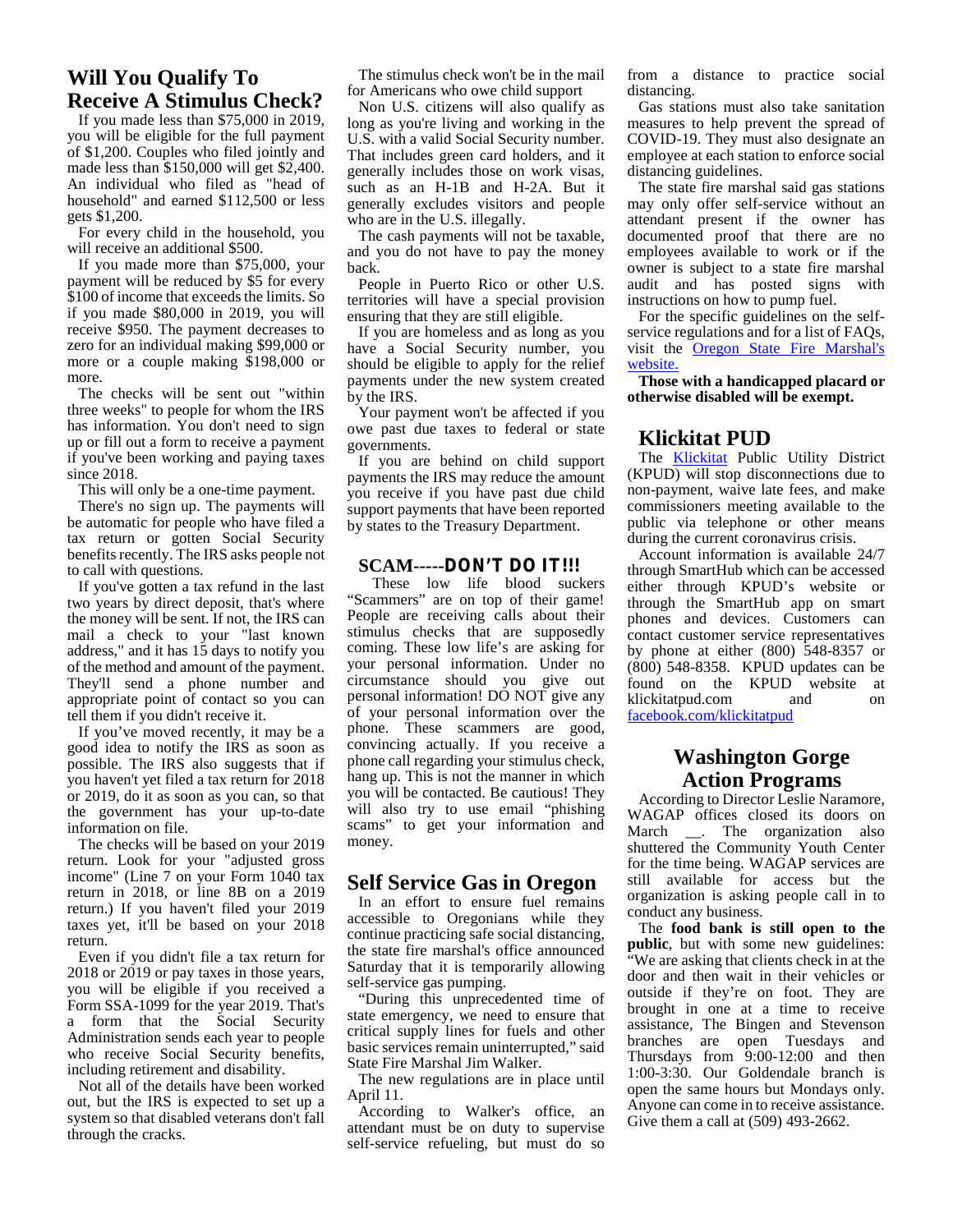# LYLE SCHOOL DISTRICT #

#### **Scholarship Donations**

We want to express our heartfelt thanks to two very special alumni, Barbara Sexton and George Cooper, for their years of dedication to the Lyle High School Alumni Association. The two of them established and, nearly single-

handedly, continued the association for over 35 years. Among their accomplishments<br>were organizing multi-class were organizing multi-class reunions and creating a scholarship fund for new graduates.

With alumni donations and any profits from the reunions, the association awarded scholarships to Lyle High School graduates. Starting in 1987 with

\$200 scholarships, they oversaw the investment of the fund, growing it to a balance that allowed them to present \$1,000 scholarships the past few years.

In 2019, the alumni association made its last award to Sydney Rains of the class of 2019. With no one stepping up to take over the association's management, Barbara and George are disbanding it. What was still in the scholarship fund - just over \$11,0000 -- was transferred to the school district

today to be combined with the existing scholarship fund established by a \$35,000 donation by another alumnus, Robert Halverson.

and that, Barbara Sexton says, is very appropriate, because Mr. Halverson, who



passed away in 2018, also donated most of the funds in the alumni association account. The account is invested with the Gorge Community Foundation and pays out enough every year for at least two scholarships, likely to soon be three.

Margaret Mead famously said, "Never doubt that a small group of thoughtful, committed citizens can change the world; indeed, it's the only thing that ever has." Barbara, George and Robert certainly did that for Lyle graduates.

**At this time Lyle Schools will be closed through April 24th. and will resume classes on April 27th., 2020. unless this order is extended.**

**Some of the missed school days will be made up at the end of the year, with state waivers for others. The state has said it will not require days to be made up any later than June 19th .**

**Please call ahead. All events may be cancelled or postponed due to the CoronaVirus**

Stay connected on Lyle School District's Facebook page or on our website at Lyle School District [www.lyleschools.org].

**(Klickitat, Lyle Against Substance Abuse Coalition) April 15 th. 5 - 6:30 pm Meets the 3rd Wed of each month. Alternates between Klickitat and Lyle The Library Bookmobile--- Winter Schedule Canceled Wednesdays April 1st. 15th. & 29th. Cancelled \*Lyle Merc. 9:30-10:15 \*Book return available at this location Lyle Community School 10:30-12:30 Dallesport Church of Christ…1:45–3:00 Dallesport PTO Meeting Tue, April 7th . 2:45pm – 3:45pm Monthly on the first Tuesday Cancelled School Board meetings will be held @ 6pm on the fourth Wednesday April 22, 2020** *Support your school and attend a meeting.*

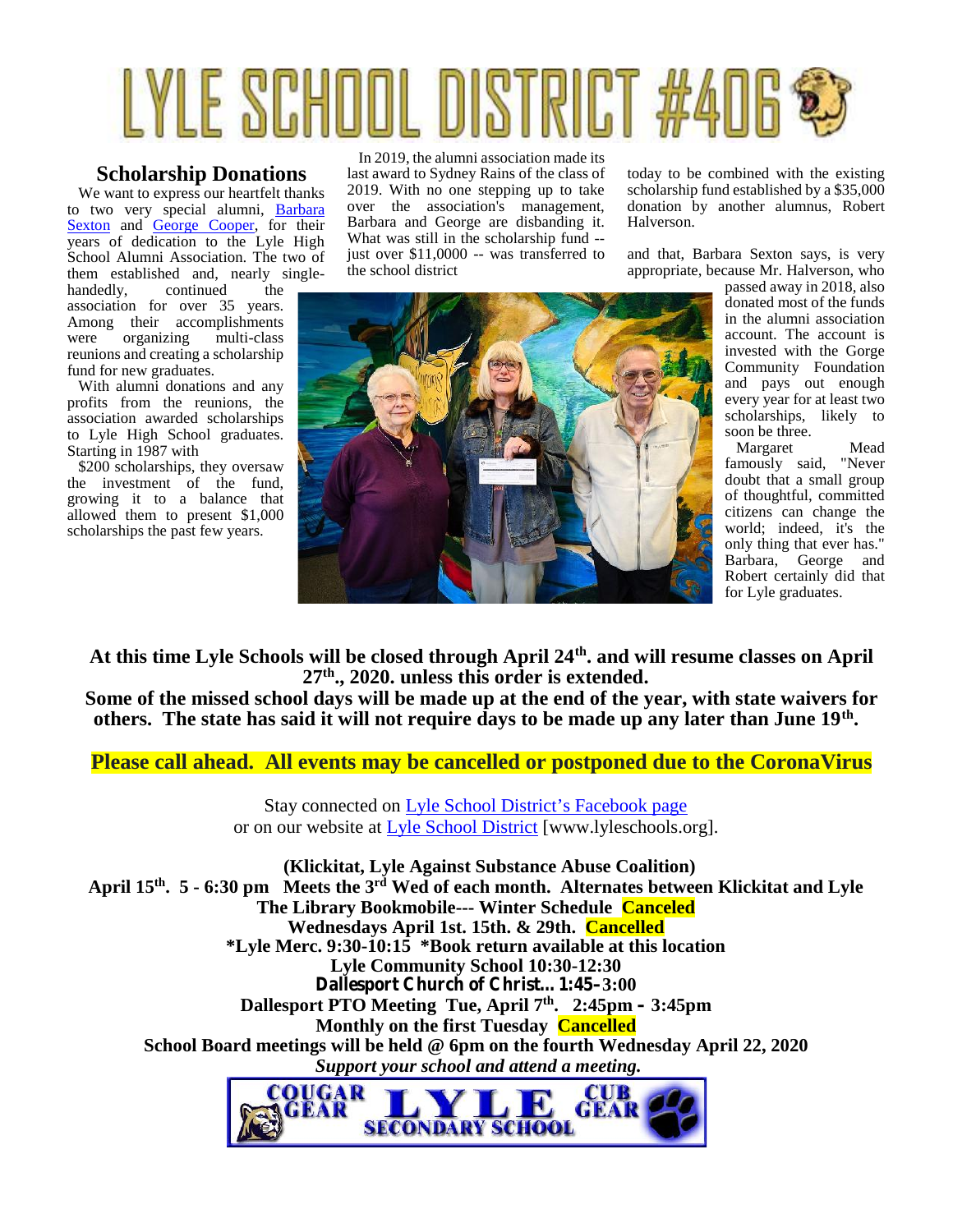#### **Please call ahead. All events may be cancelled or postponed due to the CoronaVirus**



https://wdfw.wa.gov/news/wdfw closes-recreational-fishing statewide-wake-governors-order stay-home-stay-healthy

#### **BUSINESSES THAT MUST CLOSE**

- > Malls, Retail Complexes
- > Fitness, Yoga and Dance Centers
- > Barber Shops, Hair and Nail Salons, Spas, Cosmetic Stores, Tattoo Parlors
- > Theaters, Amusement Parks, Arcades, Bowling Alleys, Skating Rinks, Museums
- > Concerts, Sporting Events, Festivals
- Campgrounds, Pools, Skate Parks, Playgrounds

#### **Klickitat PUD**

Stay Safe, Stay Healthy!!! Klickitat PUD continues to serve our customers and recognizes the impacts COVID19 has on our community. In response we have suspended disconnects for non-pay, late notice fees and penalties. We are happy to work with impacted customers to make payment arrangements and identify available assistance; both of these requests can be initiated using SmartHub<br>thru "Contact Us" or email thru "Contact Us" or email customerservice@klickpud.com

#### **The Grand Opening of Immediate Care**

scheduled for Friday Apr 3, 2020 at Water's Edge has been **postponed**. A new date has not been scheduled.

#### **Be Counted!**

Not everyone is being counted because Census workers are not going door to door. If you have not been counted yet please go online to answer a few questions for the 2020 Census. This will<br>take less than 10 minutes. take less than 10 minutes. https://my2020census.gov/

**An Evening With HAVEN** set

for April  $2<sup>nd</sup>$ . has been **postponed.** A new date has not been scheduled.

#### **41st Annual Northwest Cherry Festival**

41st Annual Northwest Cherry Festival **POSTPONED**. Partnering with Fort Dalles Fourth!

After careful consideration of the rapidly changing situation, our Board of Directors and the team at The Dalles Area Chamber of Commerce have decided to<br>
nostnone the 41st Annual Northwest Washington postpone the 41st Annual Northwest Cherry Festival. At its core, the Northwest Cherry Festival is a celebration of community and at this time we've done everything in our power to protect that community. Even with the precautionary measures, we had planned to ensure adequate sanitation and airflow, the risk is too great to hold it at this time.

The festival has been rescheduled to<br>July 3rd-5th, 2020, originally **July 3rd-5th, 2020,** originally scheduled for April 24th-26th, 2020. To learn more about the rescheduled festival please refer to www.northwestcherryfestival.com where updates will be posted in the

coming weeks.

Contact: Katie McClintock, Events Coordinator (541)296-2331, events@thedalleschamber.com

#### **Klickitat County Senior Services**

Senior meal sites in White Salmon- Goldendale-Lyle-Klickitat-Trout Lake, exercise groups, card groups, group shopping trips, etc. are **suspended** until further notice**.**

**Friends of the Columbia Gorge** is suspending all guided hikes and stewardship work parties**.** Executive Director Kevin Gorman and will make announcements on the status for April hikes, stewardship work parties, and other events (including our planned April 19 annual meeting) as the situation evolves and the full scope of the Novel coronavirus becomes clearer.

#### **Sheriff's Office Notice**

The Klickitat County Sheriff's Office would like to notify the public that certain private property, previously open to the public, is now closed off. The property is located east of Old Ferry Road, between Dallesport Road and the BNSF Railroad tracks. This property has been frequently used for public recreation, mostly target shooting. Due to several recent incidents where ricochets have endangered nearby construction workers and equipment, the property owner is no longer allowing public access to this area. Violators are subject to citation and/or arrest for Criminal Trespass. Please see the attached map showing the affected property.

# **Studded Tire Removal Deadline Extended To April 30**<br>State Det

Department of Transportation is extending the deadline to Thursday, April 30, due to COVID-19 virus concerns and in support of Gov. Jay Inslee's guidance to help reduce the spread of the virus by limiting social interactions.

Because the COVID-19 event is rapidly changing, WSDOT will re-evaluate the situation near the end of the extension period. If no new extensions are granted at that time, the April 30 deadline means that starting at midnight on Friday, May 1, drivers with studded tires face a \$136 fine.

WSDOT encourages drivers to remove studded tires prior to the deadline, if possible. Studded tires damage pavement, so removing them promptly after winter has passed helps preserve state roadways. Tire removal services can get crowded near the removal deadline, so please plan accordingly.

#### **DOL Offering More Service Online**

As of now, more customers will be able to renew their driver license and identification cards online. Customers whose transactions require a visit to a driver licensing service office will be served on an appointment-only basis. This will significantly reduce the number of people in our offices at any given time, allowing us to better manage customer flow and ensure social distancing.

The DOL call center is open during normal business hours (8 a.m. to 5 p.m. Monday, Tuesday, Wednesday, and Friday; Thursday hours are 9 a.m. to 5 p.m.). Please be patient, as call volume is high.

•Driver licensing/appointment scheduling:  $(360)$  902-3900

• Vehicle licensing: (360) 902-3770

• Email: CustomerCare@dol.wa.gov https://fortress.wa.gov/dol/dolprod/vehof fices/DisplayOffices.aspx?County=20

#### **Driver Licensing:**

https://fortress.wa.gov/dol/dolprod/dsdof fices/OfficeInfo.aspx?cid=250&oid=48

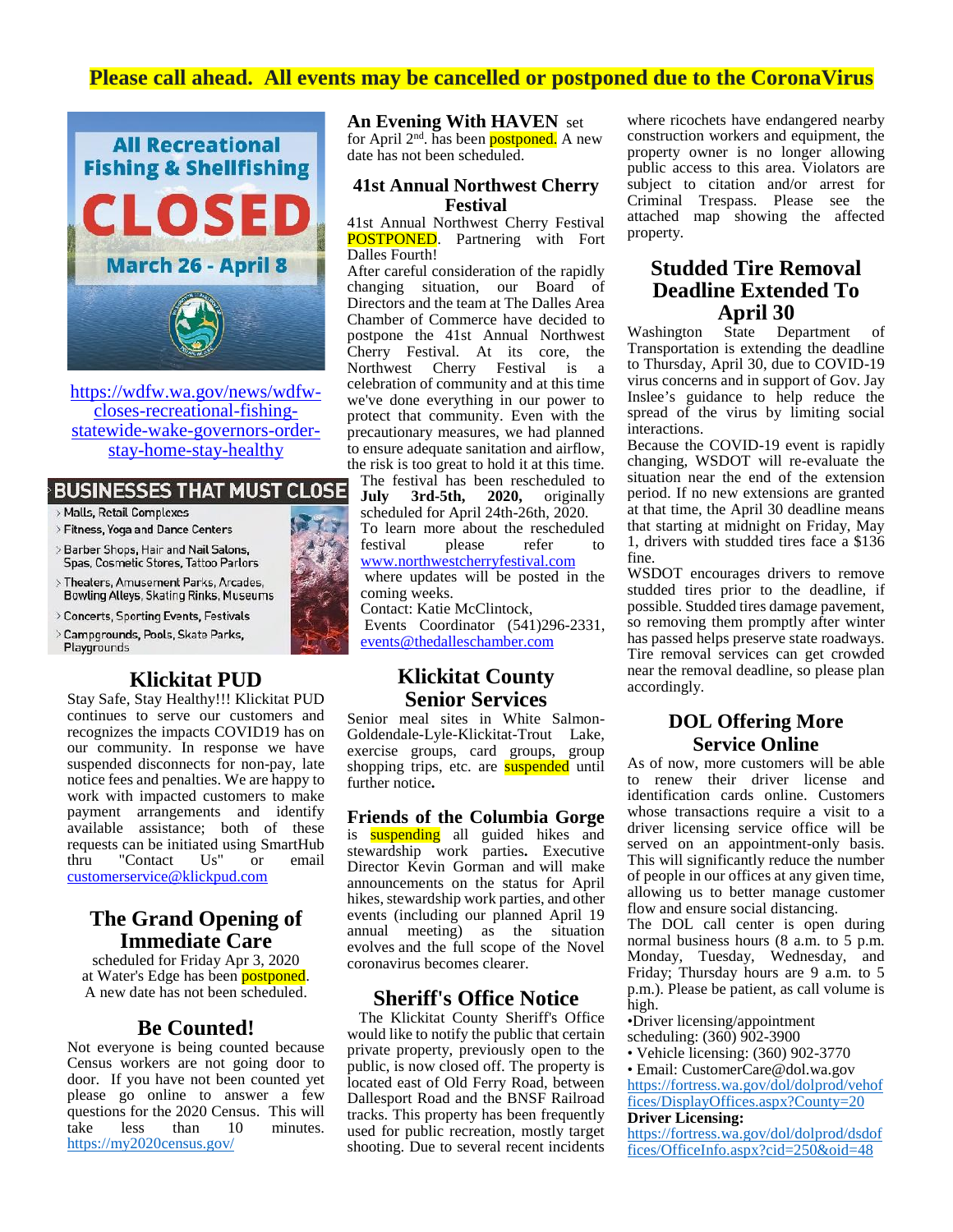# **Dallesport-Murdock Community Calendar**<br>Dallesport-Murdock Fire Dept. KCFD#6 Dallesport-Murdock Community Council

**630 Central Ave. P.O. Box 215 767-1252 136 6th Ave. P.O. Box 8**

**Dallesport-Murdock Community Council** 

**Post Office hours are 8am-2pm M-F Sat. 7:30am-11:00 for package pick up only Phone 767-1577**

| <b>April 2020</b>                                                                                                                                    |                                                              |                                                                                                                       |                                                                                                                                                     |                                                                   |                                                                             |                                                                                                        |
|------------------------------------------------------------------------------------------------------------------------------------------------------|--------------------------------------------------------------|-----------------------------------------------------------------------------------------------------------------------|-----------------------------------------------------------------------------------------------------------------------------------------------------|-------------------------------------------------------------------|-----------------------------------------------------------------------------|--------------------------------------------------------------------------------------------------------|
| <b>Sun</b>                                                                                                                                           | Mon                                                          | Tue                                                                                                                   | Wed                                                                                                                                                 | Thu                                                               | Fri                                                                         | Sat                                                                                                    |
| <b>AA</b> Meetings<br><b>Wednesdays and</b><br><b>Sundays 7pm</b><br><b>Lyle School</b><br>Library<br>625 Keasey<br>360-870-3321<br><b>Cancelled</b> |                                                              | <b>Volunteer</b><br><b>Firefighters</b><br>meet Tuesdays<br>6pm<br><b>Dallesport Fire</b><br>Hall<br><b>Cancelled</b> | 1<br>Bookmobile<br>Cancelled<br><b>April Fool's Day</b>                                                                                             | $\overline{2}$                                                    | 3<br><b>Senior</b><br><b>Advisory</b><br><b>Meeting</b><br><b>Cancelled</b> | 4<br><b>First Saturday</b><br><b>Breakfast</b><br><b>Lyle Lions</b><br><b>Club</b><br><b>Cancelled</b> |
| $\overline{\mathbf{5}}$                                                                                                                              | 6                                                            | <b>Senior Lunch</b><br>Lyle<br><b>Cancelled</b>                                                                       | <b>R</b><br>Fire Dist. Biz<br><b>Meeting</b><br><b>Commissioners</b><br><b>Meeting</b><br><b>Water Dist.</b><br><b>Meetings</b><br><b>Cancelled</b> | lQ.<br>Community<br>Council<br><b>Meeting</b><br><b>Cancelled</b> | 10<br><b>Good Friday</b>                                                    | 11                                                                                                     |
| 12 <br><b>Easter</b>                                                                                                                                 | 13                                                           | 14<br><b>Senior Lunch</b><br>Lyle<br><b>Cancelled</b>                                                                 | $\vert$ 15<br><b>Bookmobile</b><br>Cancelled                                                                                                        | 16                                                                | 17                                                                          | 18                                                                                                     |
| 19                                                                                                                                                   | 20                                                           | 21<br><b>Senior Lunch</b><br>Lyle<br><b>Cancelled</b><br>Holocaust<br>Remembrance<br>Day                              | 22<br><b>Earth Day</b>                                                                                                                              | 23                                                                | 24 <br><b>Arbor Day</b>                                                     | 25                                                                                                     |
| 26                                                                                                                                                   | 27 <br>28<br><b>Senior Lunch</b><br>Lyle<br><b>Cancelled</b> |                                                                                                                       | 29<br><b>Bookmobile</b><br><b>Cancelled</b>                                                                                                         | 30                                                                | <b>Stay Home</b><br><b>Stay Safe</b>                                        |                                                                                                        |
|                                                                                                                                                      |                                                              |                                                                                                                       | Int'l. Dance Day   Int'l. Jazz Day                                                                                                                  |                                                                   |                                                                             |                                                                                                        |